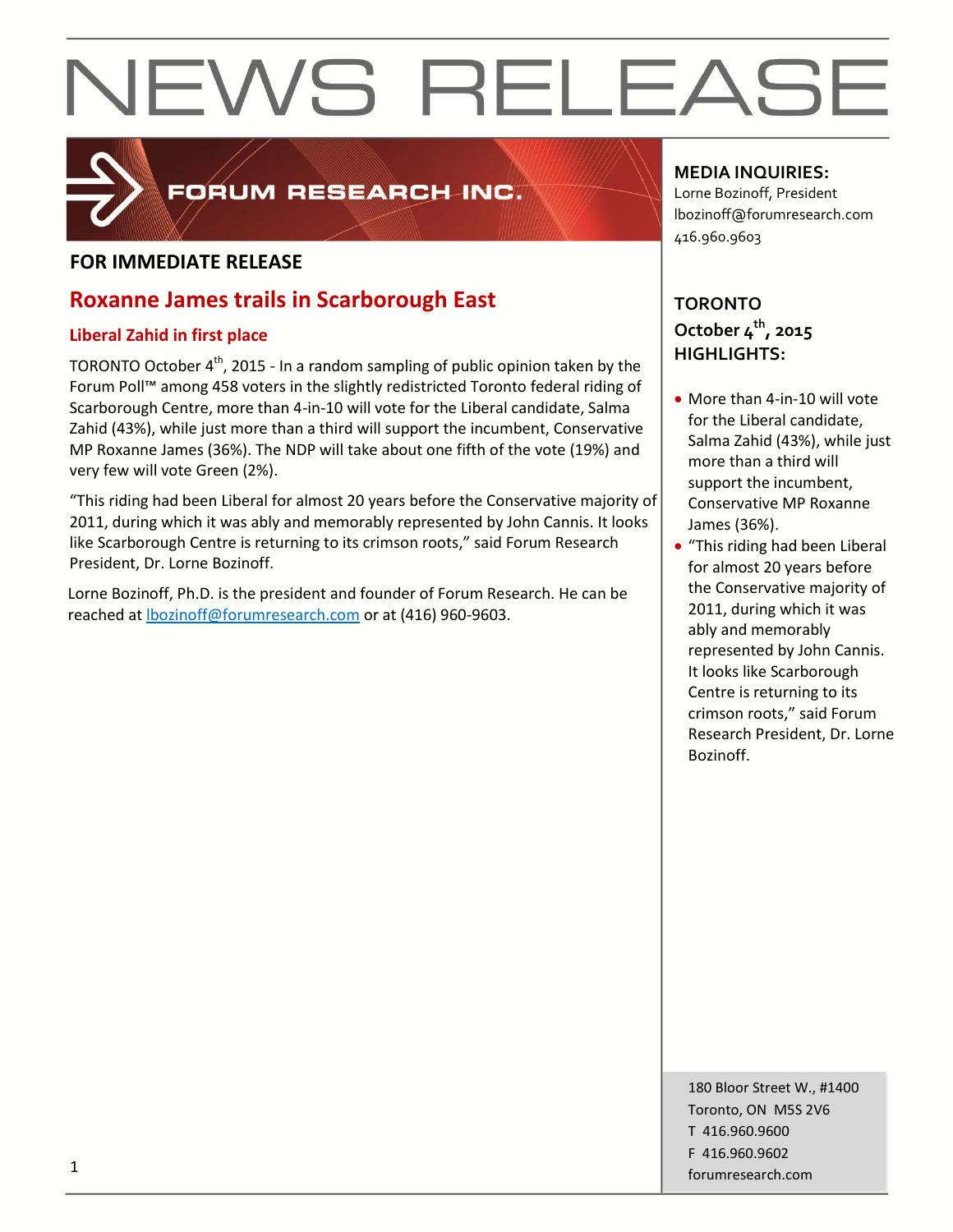### **Methodology**

The Forum Poll™ was conducted by Forum Research with the results based on an interactive voice response telephone survey of 458 randomly selected voters in Toronto, Ontario. The poll was conducted between October 2<sup>nd</sup> and October 3<sup>rd</sup>, 2015**.**

FORUM RESEARCH INC.

Results based on the total sample are considered accurate +/- 5%, 19 times out of 20. Subsample results will be less accurate. Margins of error for subsample (such as age, gender) results are available at [www.forumresearch.com/samplestim.asp](http://www.forumresearch.com/samplestim.asp)

Where appropriate, the data has been statistically weighted by age, region, and other variables to ensure that the sample reflects the actual population according to the latest Census data.

This research is not necessarily predictive of future outcomes, but rather, captures opinion at one point in time. Each party's success at the ballot box will depend on their success at getting out the vote. Forum Research conducted this poll as a public service and to demonstrate our survey research capabilities. Forum houses its poll results in the Data Library of the Department of Political Science at the University of Toronto.

With offices across Canada and around the world, 100% Canadian-owned Forum Research is one of the country's leading survey research firms. This Forum Poll™and other polls may be found at Forum's poll archive at [www.forumresearch.com/polls.asp](http://www.forumresearch.com/polls.asp)

#### **MEDIA INQUIRIES:**

Lorne Bozinoff, President lbozinoff@forumresearch.com 416.960.9603

**TORONTO October 4th, 2015**

180 Bloor Street W., #1400 Toronto, ON M5S 2V6 T 416.960.9600 F 416.960.9602 example to the contract of the contract of the contract of the contract of the contract of the contract of the contract of the contract of the contract of the contract of the contract of the contract of the contract of the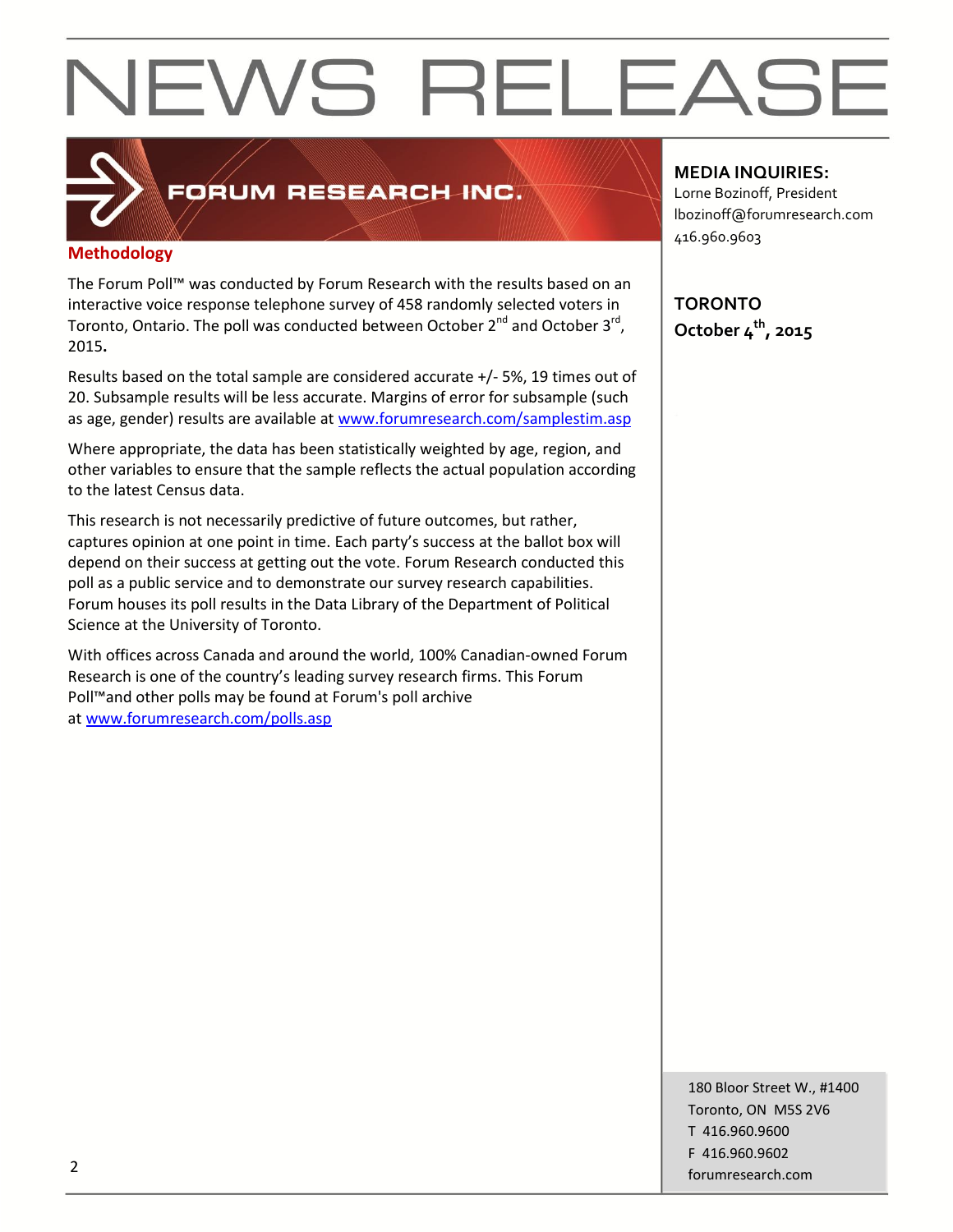#### *Federal Vote Preference*

*'A federal election has been called for Monday, October 19. Which party´s candidate are you most likely to vote for in this election in your riding of Scarborough Centre?'+ 'Even though you may not have made up your mind, which party´s candidate are you leaning towards at this time?'*

FORUM RESEARCH INC.

#### *[Decided/Leaning]*

#### *Age / Gender*

| ℅                              | <b>Total</b>   | 18-34 | 35-44    | 45-54 | 55-64    | $65+$ | <b>Male</b> | Female |
|--------------------------------|----------------|-------|----------|-------|----------|-------|-------------|--------|
| Sample                         | 420            | 23    | 31       | 61    | 116      | 189   | 201         | 219    |
| Roxanne James, Conservative    | 36             | 21    | 39       | 42    | 38       | 43    | 42          | 31     |
| Salma Zahid, Liberal           | 43             | 47    | 41       | 40    | 43       | 43    | 41          | 45     |
| <b>Alex Wilson, NDP</b>        | 19             | 32    | 19       | 14    | 16       | 12    | 15          | 22     |
| <b>Lindsay Thompson, Green</b> | $\overline{2}$ | 0     |          | 3     | 3        |       |             |        |
| <b>Another party</b>           | 0              |       | $\Omega$ |       | $\Omega$ |       |             |        |

#### *Income*

| %                              | <b>Total</b>   | <\$20K        | $$20-$<br><b>\$40K</b> | \$40-<br><b>\$60K</b> | \$60-<br><b>\$80K</b> | \$80-<br>\$100K | $$100-$<br><b>\$250K</b> |
|--------------------------------|----------------|---------------|------------------------|-----------------------|-----------------------|-----------------|--------------------------|
| Sample                         | 420            | 51            | 78                     | 81                    | 53                    | 43              | 31                       |
| Roxanne James,<br>Conservative | 36             | 34            | 34                     | 28                    | 52                    | 31              | 27                       |
| Salma Zahid, Liberal           | 43             | 39            | 34                     | 59                    | 30                    | 47              | 51                       |
| Alex Wilson, NDP               | 19             | 25            | 30                     | 11                    | 18                    | 18              | 18                       |
| Lindsay Thompson,<br>Green     | $\mathfrak{p}$ | $\Omega$      | $\mathbf{1}$           | $\mathbf{1}$          | $\Omega$              | $\overline{4}$  | $\overline{4}$           |
| <b>Another party</b>           | $\Omega$       | $\mathcal{P}$ | $\Omega$               | $\Omega$              | $\Omega$              | 0               | 0                        |

#### *Past Federal Vote*

| $\%$                           | <b>Total</b>   | <b>Conservative</b> | <b>Liberal</b> | <b>New</b><br><b>Democratic</b> | Green          | <b>Bloc</b><br><b>Quebecois</b> | <b>Other</b><br><b>Parties</b> |
|--------------------------------|----------------|---------------------|----------------|---------------------------------|----------------|---------------------------------|--------------------------------|
| Sample                         | 420            | 178                 | 146            | 53                              | 12             | 4                               | 10                             |
| Roxanne James,<br>Conservative | 36             | 72                  | 8              | 16                              | 46             | 82                              | 8                              |
| Salma Zahid,<br>Liberal        | 43             | 18                  | 72             | 41                              | 37             | 18                              | 32                             |
| Alex Wilson,<br><b>NDP</b>     | 19             | 9                   | 18             | 42                              | 7              | $\mathbf 0$                     | 55                             |
| Lindsay<br>Thompson,<br>Green  | $\overline{2}$ | $\mathcal{P}$       | $\overline{2}$ | $\overline{2}$                  | 7              | $\mathbf 0$                     | $\Omega$                       |
| <b>Another party</b>           | $\Omega$       | $\Omega$            | $\Omega$       | $\Omega$                        | $\overline{2}$ | $\Omega$                        | 6                              |
|                                |                |                     |                |                                 |                |                                 |                                |

180 Bloor Street W., #1400 Toronto, ON M5S 2V6 T 416.960.9600 F 416.960.9602 forumresearch.com and the set of the set of the set of the set of the set of the set of the set of the set of the set of the set of the set of the set of the set of the set of the set of the set of the set of the set of th

#### **MEDIA INQUIRIES:**

Lorne Bozinoff, President lbozinoff@forumresearch.com 416.960.9603

#### **TORONTO October 4th, 2015**